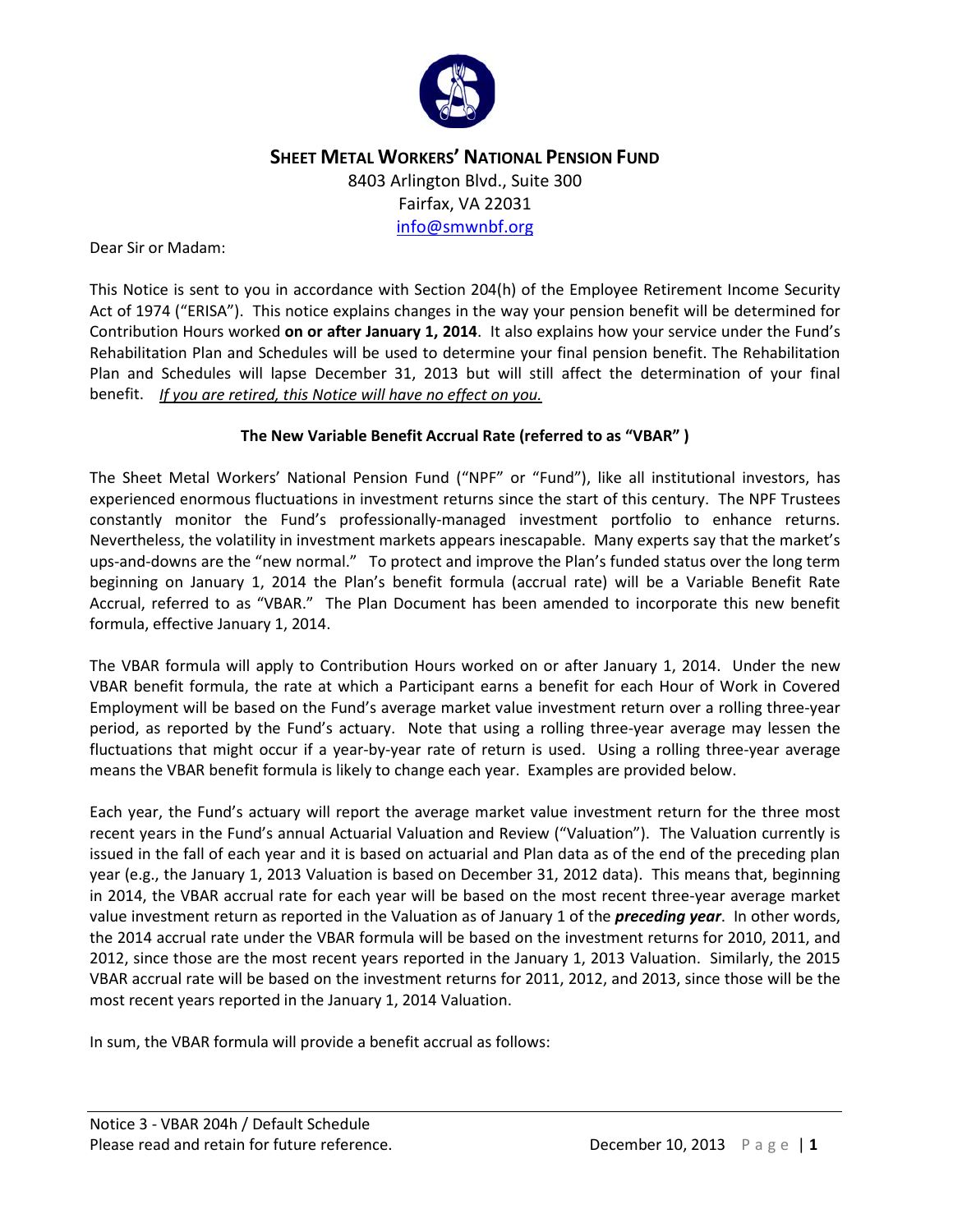| IF, the three-year average market value investment<br>return percentage reported in the preceding Plan<br>Year's Actuarial Valuation and Review is: | THEN, the VBAR rate of Accrual for the<br><b>Plan Year will be:</b> |
|-----------------------------------------------------------------------------------------------------------------------------------------------------|---------------------------------------------------------------------|
| 10% or higher                                                                                                                                       | 1.25%                                                               |
| 8.5% or higher, but less than 10%                                                                                                                   | 1.0%                                                                |
| 6.5% or higher, but less than 8.5%                                                                                                                  | 0.75%                                                               |
| Greater than 0%, but less than 6.5%                                                                                                                 | 0.5%                                                                |
| 0% or less                                                                                                                                          | 0%                                                                  |

Note also:

- $\triangleright$  If your Collective Bargaining Agreement's Contribution Rate is a 55/30 Rate, the accrual will be 70% of the amounts listed above.
- $\triangleright$  The VBAR benefit formula will apply to all Contribution Hours in a Plan Year.

Below is an illustration of how the VBAR formula will work for Contribution Hours worked in 2014. The **January 1, 2013 Valuation** shows that the average market value return percentage for the three years 2010, 2011 and 2012 was 8.25%. [14.48% (2010 Plan Year) + **-**1.72% (2011 Plan Year) + 11.98% (2012 Plan Year)  $\div$  3 = 8.25%].

Because this 3-year average return is less than 8.5% but greater than 6.5%, the Applicable Percentage under VBAR or 2014 is 0.75%.

Illustration of the VBAR Formula in a hypothetical example --.

## **EXAMPLE : Hours Worked in 2014 -**

Let's say that Pete worked 1700 hours in Covered Employment during the 2014 Plan Year and his Employers were required to contribute \$4.00 per hour worked to the NPF. For 2014, Pete's Normal Retirement Pension benefit (65) is determined as follows:



Prior to the change to VBAR, the Plan Document, including the Rehabilitation Plan and Schedules, provided a fixed accrual rate to determine a Participant's Normal Retirement Pension benefit, which took into consideration the number of Contribution Hours (Hours of Work in Covered Employment) a Participant worked. Under the Default Schedule, a Participant's accrual rate was 1% of all contributions.

Before this change, Pete's Normal Retirement Pension benefit would have been determined as follows: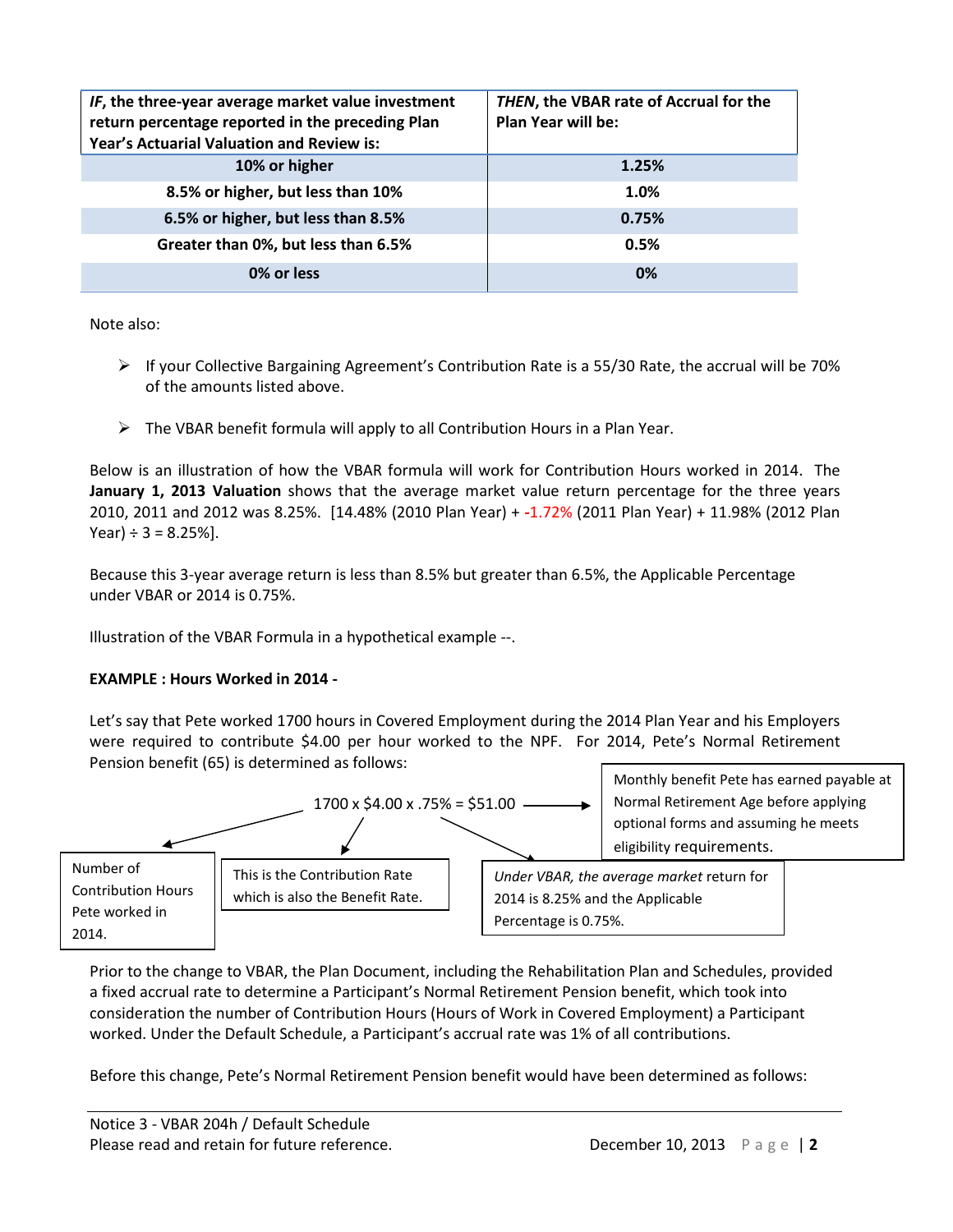In this example, Pete's Normal Retirement Pension benefit increased by \$68.00 per month which is payable at Normal Retirement Age (65).

# **Working under Different Schedules under the Rehabilitation Plan**

As you know, the Fund has been in critical status, and operated under a Rehabilitation Plan, from2008 through the present. It now appears likely that the Fund will emerge from critical status in 2014. Assuming this happens, the Rehabilitation Plan and its Schedules will no longer apply to Covered Employment worked on or after January 1, 2014. According to NPF records, it looks like you primarily worked under the Rehabilitation Plan's Default Schedule in your Home Local Union. However, in rare cases, a Participant can work a lot of hours in an area other than his Home Local. When this occurs, the Fund needs to identify the applicable Rehabilitation Plan Schedule when pension benefits are determined in the future.

The Rehabilitation Plan provides that if a Participant has worked under a different Schedule than his Home Local Schedule, the Participant's benefit adjustments (e.g., early retirement pension benefits, 60 Certain Payments, and other payment options) would be determined under his Home Local Schedule, *unless* he has 3500 or more Hours of Work in Covered Employment under a different Schedule within a five (5) consecutive Calendar Year period preceding the date on which his benefit is being determined (e.g., benefit statements, notices, Effective Date of Pension, etc.). If a Participant retires on or after January 1, 2014, then this provision will no longer apply. The Plan Document/Rehabilitation Plan has been amended to address this.

This change is effective January 1, 2014. If a Participant with an Effective Date of Pension on or after January 1, 2014 had Contribution Hours before 2014 that were under a job classification that was covered by a Rehabilitation Plan Schedule different from his "Home Local Schedule," all of his Contribution Hours will be deemed to have been worked in a classification of employment that was covered under his "Home Local Schedule," unless he had 3500 or more Hours of Work in Covered Employment under a different Rehabilitation Plan Schedule within a five (5) consecutive Calendar Year period preceding the date the Plan ceased to be in Critical Status (i.e., the 2014 Plan Year). In that case, the Participant's Contribution Hours before January 1, 2014 will be deemed to have been worked in the classification of employment that was covered under such other Rehabilitation Plan Schedule.

Therefore, for Effective Dates of Pension on or after January 1, 2014, the types of early retirement pensions (e.g., Unsubsidized Early Retirement Pension, Special Early Retirement Pension, 55/30 Pension, etc.) that apply to benefits earned before January 1, 2014 will be based on the Participant's Home Local Schedule, unless he had 3500 or more Hours of Work in Covered Employment under a different Rehabilitation Plan Schedule within a five (5) consecutive Calendar Year period preceding January 1, 2014. The same rule applies to the 60 Certain Payment and Pop-Up (reversion) options for benefits accrued before January 1, 2014. The types of early retirement pensions and optional forms (e.g. 60 Certain Payment and Pop-Up options) payable on benefits accrued after January 1, 2014 will depend, in part, on whether required Contribution Rate increases continue to be made for Plan Years beginning on or after January 1, 2014, which will be explained further in a later Notice.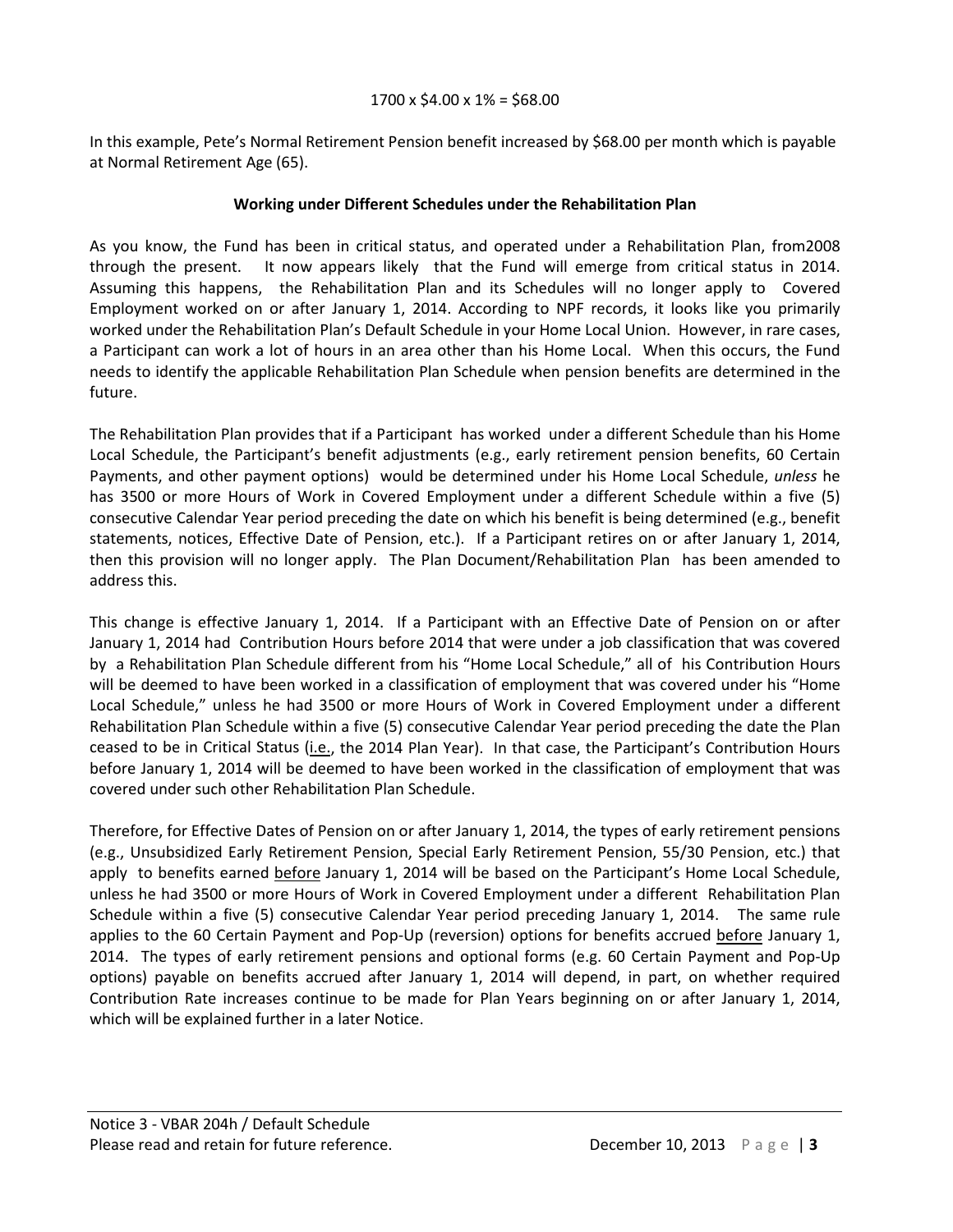As used above, the term "Home Local Schedule" means the Rehabilitation Plan Schedule, or the Rehabilitation Plan "No Increase<sup>[1](#page-3-0)</sup>" benefit adjustments, that applied to the Participant's bargaining unit under the Collective Bargaining Agreement negotiated by the Local Union, which regularly represents the Participant for the purpose of collective bargaining.

For more information, go to the NPF website [www.smwnpf.org;](http://www.smwnpf.org/) email the Fund Office a[t info@smwnbf.org;](mailto:info@smwnbf.org) write to the address in the letterhead; or call 800-231-4622.

#### **Information on a Participant's Rights and Remedies**

Federal law requires that this Notice contain information as to the rights and remedies of Participants and Beneficiaries. Fund Participants have certain rights and protections under the Employee Retirement Income Security Act of 1974 (ERISA), as amended. ERISA provides that all Participants have certain rights, including the following –

## *Receive Information about the Pension Fund and Benefits*

## You have the right to:

Examine, without charge, at the Fund Office all documents governing NPF. These include the Rehabilitation Plan and Schedules, previous notices issued in connection with the Rehabilitation Plan, the Plan Document and Summary Plan Description, the Annual Funding Notice, periodic actuarial reports and other financial information and summaries, Collective Bargaining Agreements, any application for extension of amortization periods to the Secretary of Treasury and the Secretary's determination on that application, and a copy of the latest annual report (Form 5500 Series) filed by NPF with the U.S. Department of Labor and available at the Public Disclosure Room of the Employee Benefits Security Administration (EBSA) of the U.S. Department of Labor, 200 Constitution Avenue, NW, Suite N-1513, Washington, DC 20210, 202.693.8673.The Fund's address is listed below and on this letterhead.

- Obtain, upon written request to the Board of Trustees, copies of documents governing the NPF's operation. These include the Rehabilitation Plan and Schedules, all previous notices issued in connection with the Rehabilitation Plan, the Plan Document and Summary Plan Description, Summary of Material Modifications, the Annual Funding Notice, periodic actuarial reports, and other financial reports, information and summaries, Collective Bargaining Agreements, the latest annual report (Form 5500 Series), any application for extension of amortization periods to the Secretary of Treasury and the Secretary's determination on that application. There may be a reasonable charge for copies.
- Receive the Annual Funding Notice. This notice provides information regarding the Fund's funding levels, assets and liabilities, number of Participants and a description of the benefits eligible to be guaranteed by the PBGC and an explanation of the limits on the PBGC guarantee and other information.

<span id="page-3-0"></span> $\frac{1}{1}$  $1$  The "No Increase" benefit adjustments occur while the Fund is in critical status when Contribution Rate increases were not made under one of the Alternative Schedules. When this occurs benefits adjust as follows: the rate of accrual in effect under the Expired CBA decreases; subsidized early retirement benefits payable before age 62 are eliminated; optional forms of benefits – the 60 Certain Payment Option and the pop-up feature – will no longer be available; and ,disability benefits will be limited to the amount of Participant's Normal Retirement Benefit, fully reduced (unsubsidized) to the level that would be payable at age 55. For additional details, go to [www.smwnpf.org](http://www.smwnpf.org/) and click on Rehabilitation Plan, then open the Rehabilitation Plan.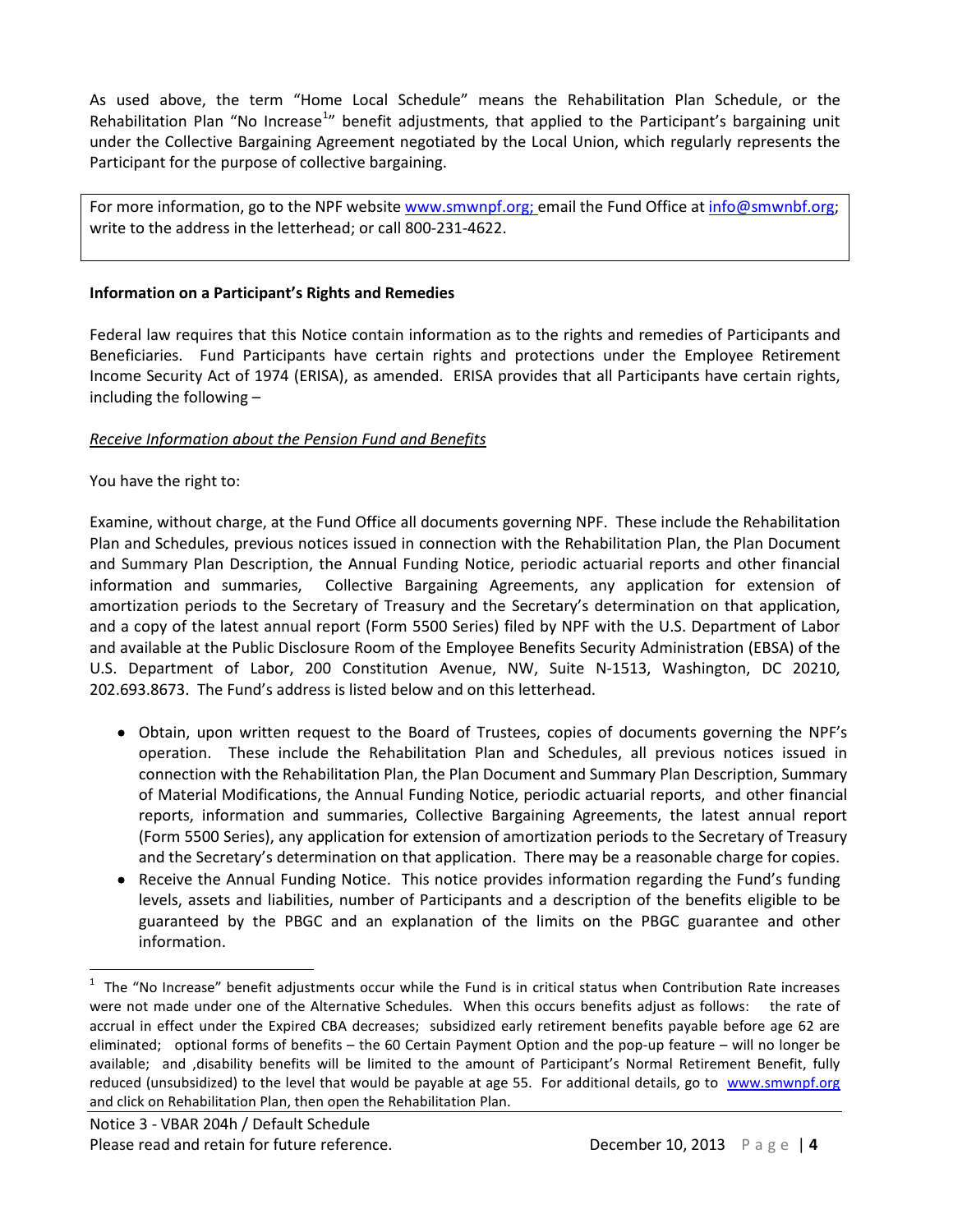- Obtain at no charge, a statement telling you whether you have a right to receive a pension at Normal Retirement Age (age 65) and if so, an estimate of benefits at Normal Retirement Age (age 65) if you stop working under NPF now. If you do not have a right to a pension, the statement will explain why that is. A written request for a statement must be made and the Fund need only provide one statement every 12 months.
- Obtain at least once every 3 years, a pension benefit statement showing your nonforfeitable accrued benefit provided that an employer maintaining the plan at the time the statement is to be furnished employs you. You may also obtain such a statement upon written request.

Note also that if you have a filed an application for vesting information with the Fund Office, you can get an estimate of your benefit at Normal Retirement Age by going to the NPF website www.smwnpf.org and click on "Participant Sign in" section.

For documents and statements, write to Board of Trustees c/o Marc LeBlanc, Fund Administrator, Sheet Metal Workers' National Pension Fund, 8403 Arlington Blvd, Suite 300, Fairfax, VA 22031.

# *Prudent Actions by Plan Fiduciaries*

In addition to creating rights for Participants, ERISA imposes duties upon the people who are responsible for the operation of the Pension Fund. The people who operate your plan, called "fiduciaries," have a duty to do so prudently and in the interest of you and other plan Participants and Beneficiaries. No one, including your employer, your union, or any other person, may fire you or otherwise discriminate against you in any way to prevent you from obtaining a pension benefit or exercising your rights under ERISA.

# *Enforce Your Rights*

If you make a claim for a pension benefit that is denied or ignored, in whole or in part, you have a right to know why this was done, to obtain copies of documents relating to the decision without charge, and to appeal any denial, all within certain time schedules.

Under ERISA, there are steps you can take to enforce the above rights. For instance, if you request a copy of documents or the latest annual report from the Fund and do not receive them within 30 days, you may file suit in a federal court. In such a case, the court may require the plan administrator (Board of Trustees) to provide the materials and pay you up to \$110 a day until you receive the materials, unless the materials were not sent because of reasons beyond the administrator's control. If you have a claim for benefits, which is denied or ignored, in whole or in part, you may file suit in a state or federal court. In addition, if you disagree with the plan's decision, or lack thereof, concerning the qualified status of a domestic relations order, you may file suit in federal court. If it should happen that plan fiduciaries misuse the plan's money, or if you are discriminated against for asserting your rights, you may seek assistance from the U.S. Department of Labor ("DOL"), or you may file suit in a federal court.

If you wish to seek assistance from the DOL, you should contact the DOL's Employee Benefits Security Administration ("EBSA"), which maintains regional and district offices covering your state or territory. You may obtain the contact information for the closest EBSA office (or receive other assistance) by calling, their toll free Hotline at 1-866-444-EBSA [3272] (Text Telephone: 1-877-889-5627). You can also obtain information on the EBSA's website at - www.askebsa.dol.gov. Additionally, your local telephone or government directory may list the EBSA office nearest to your residence. If you contact the DOL, it may be helpful if you have NPF's Employer Identification Number 52 6112463 and its Plan Number 001.